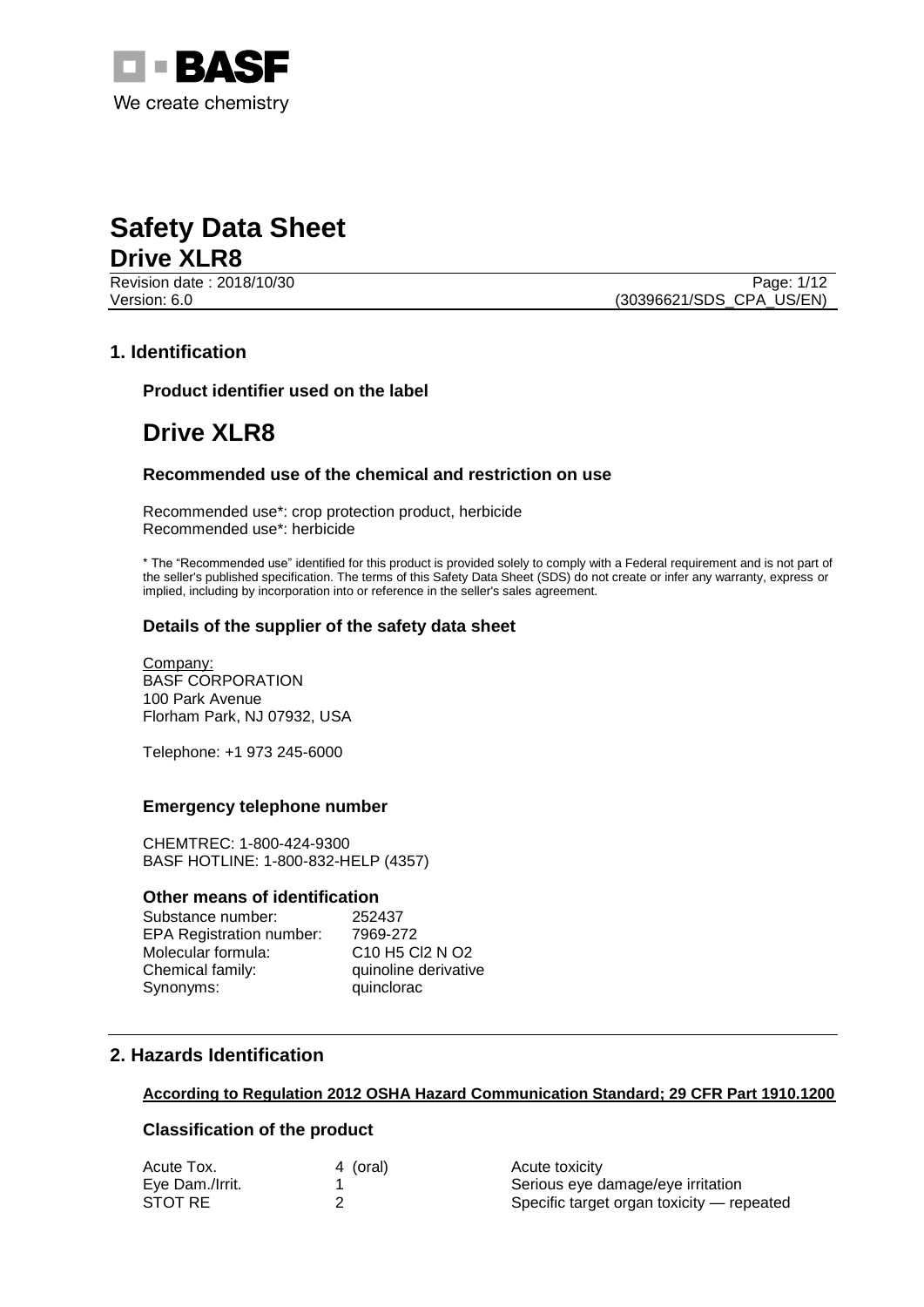### **Safety Data Sheet Drive XLR8** Revision date : 2018/10/30 Page: 2/12<br>
Version: 6.0 (30396621/SDS CPA US/EN) (30396621/SDS\_CPA\_US/EN) exposure Aquatic Acute 3 3 3 3 3 4 3 3 4 4 5 Hazardous to the aquatic environment - acute<br>Aquatic Chronic 4 5 4 5 Hazardous to the aquatic environment - chroni Hazardous to the aquatic environment - chronic **Label elements** Pictogram: Signal Word: Warning Hazard Statement: H373 May cause damage to organs through prolonged or repeated exposure.<br>H413 May cause long lasting harmful effects to aquatic life. May cause long lasting harmful effects to aquatic life. Precautionary Statements (Prevention): P280 Wear eye/face protection.<br>P260 Do not breathe dust/qas/m

- Do not breathe dust/gas/mist/vapours.
- P273 Avoid release to the environment.
- P270 Do not eat, drink or smoke when using this product.
- P264 Wash with plenty of water and soap thoroughly after handling.

Precautionary Statements (Response):

| IF IN EYES: Rinse cautiously with water for several minutes. Remove<br>contact lenses, if present and easy to do. Continue rinsing. |
|-------------------------------------------------------------------------------------------------------------------------------------|
| Immediately call a POISON CENTER or doctor/physician.                                                                               |
| Rinse mouth.                                                                                                                        |
|                                                                                                                                     |

Precautionary Statements (Disposal):

Dispose of contents/container to hazardous or special waste collection point.

### **Hazards not otherwise classified**

Labeling of special preparations (GHS): The following percentage of the mixture consists of components(s) with unknown hazards regarding the acute toxicity: 0 - 1 % dermal The following percentage of the mixture consists of components(s) with unknown hazards regarding the acute toxicity: 0 - 1 % oral The following percentage of the mixture consists of components(s) with unknown hazards regarding the acute toxicity: 0 - 1 % Inhalation - vapour The following percentage of the mixture consists of components(s) with unknown hazards regarding the acute toxicity: 0 - 1 % Inhalation - mist

### **3. Composition / Information on Ingredients**

### **According to Regulation 2012 OSHA Hazard Communication Standard; 29 CFR Part 1910.1200**

| Weight %        | <b>Chemical name</b> |  |
|-----------------|----------------------|--|
| 15.95%          | quinclorac           |  |
| $25.0 - 75.0\%$ | ethylene glycol      |  |
| $1.0 - 5.0\%$   | dimethylamine        |  |
|                 |                      |  |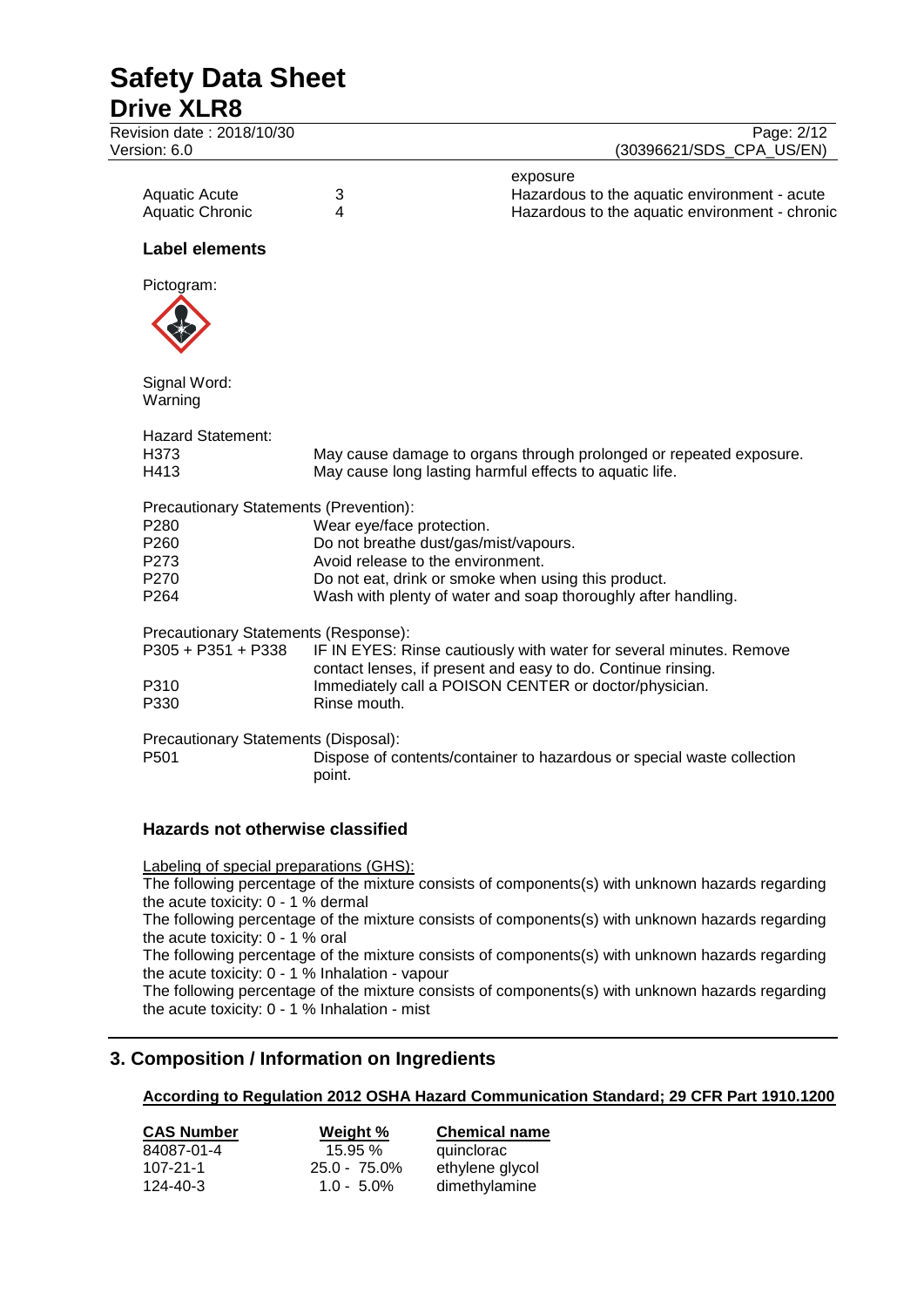# **Safety Data Sheet**

#### **Drive XLR8**

#### **4. First-Aid Measures**

#### **Description of first aid measures**

#### **General advice:**

Remove contaminated clothing.

#### **If inhaled:**

Keep patient calm, remove to fresh air, seek medical attention. Immediately administer a corticosteroid from a controlled/metered dose inhaler.

#### **If on skin:**

Immediately wash thoroughly with plenty of water, apply sterile dressings, consult a skin specialist.

#### **If in eyes:**

Immediately wash affected eyes for at least 15 minutes under running water with eyelids held open, consult an eye specialist.

#### **If swallowed:**

Immediately rinse mouth and then drink 200-300 ml of water, seek medical attention.

#### **Most important symptoms and effects, both acute and delayed**

Symptoms: The most important known symptoms and effects are described in the labelling (see section 2) and/or in section 11., (Further) symptoms and / or effects are not known so far

#### **Indication of any immediate medical attention and special treatment needed**

Note to physician<br>Treatment:

Treat according to symptoms (decontamination, vital functions), no known specific antidote.

#### **5. Fire-Fighting Measures**

#### **Extinguishing media**

Suitable extinguishing media: foam, dry powder, carbon dioxide, water spray

#### **Special hazards arising from the substance or mixture**

Hazards during fire-fighting: carbon monoxide, carbon dioxide, nitrogen dioxide, Hydrogen chloride, halogenated hydrocarbons, To be archived: Hydrocarbons, Traces of the substances/groups of substances mentioned can be released in case of fire.

#### **Advice for fire-fighters**

Protective equipment for fire-fighting: Firefighters should be equipped with self-contained breathing apparatus and turn-out gear.

#### **Further information:**

Evacuate area of all unnecessary personnel. Contain contaminated water/firefighting water. Do not allow to enter drains or waterways.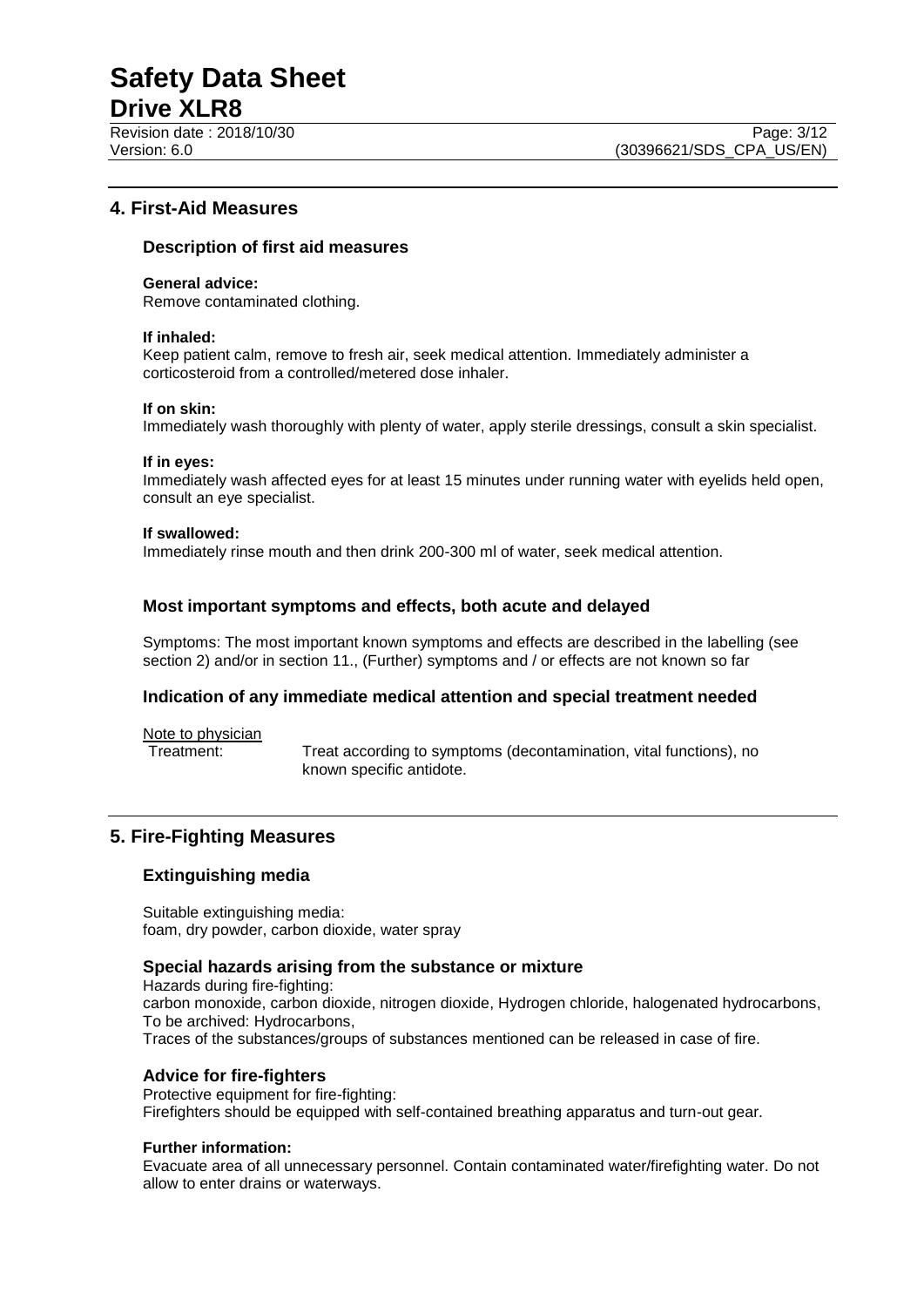#### **6. Accidental release measures**

#### **Personal precautions, protective equipment and emergency procedures**

Take appropriate protective measures. Clear area. Shut off source of leak only under safe conditions. Extinguish sources of ignition nearby and downwind. Ensure adequate ventilation. Wear suitable personal protective clothing and equipment.

#### **Environmental precautions**

Do not discharge into the subsoil/soil. Do not discharge into drains/surface waters/groundwater. Contain contaminated water/firefighting water.

#### **Methods and material for containment and cleaning up**

Dike spillage. Pick up with suitable absorbent material. Place into suitable containers for reuse or disposal in a licensed facility. Spilled substance/product should be recovered and applied according to label rates whenever possible. If application of spilled substance/product is not possible, then spills should be contained, solidified, and placed in suitable containers for disposal. After decontamination, spill area can be washed with water. Collect wash water for approved disposal.

#### **7. Handling and Storage**

#### **Precautions for safe handling**

RECOMMENDATIONS ARE FOR MANUFACTURING, COMMERCIAL BLENDING, AND PACKAGING WORKERS. PESTICIDE APPLICATORS & WORKERS must refer to the Product Label and Directions for Use attached to the product for Agricultural Use Requirements in accordance with the EPA Worker Protection Standard 40 CFR part 170. Ensure adequate ventilation. Provide good ventilation of working area (local exhaust ventilation if necessary). Keep away from sources of ignition - No smoking. Keep container tightly sealed. Protect contents from the effects of light. Protect against heat. Protect from air. Handle and open container with care. Do not open until ready to use. Once container is opened, content should be used as soon as possible. Avoid aerosol formation. Avoid dust formation. Provide means for controlling leaks and spills. Do not return residues to the storage containers. Follow label warnings even after container is emptied. The substance/ product may be handled only by appropriately trained personnel. Avoid all direct contact with the substance/product. Avoid contact with the skin, eyes and clothing. Avoid inhalation of dusts/mists/vapours. Wear suitable personal protective clothing and equipment.

#### Protection against fire and explosion:

The relevant fire protection measures should be noted. Fire extinguishers should be kept handy. Avoid all sources of ignition: heat, sparks, open flame. Sources of ignition should be kept well clear. Avoid extreme heat. Keep away from oxidizable substances. Electrical equipment should conform to national electric code. Ground all transfer equipment properly to prevent electrostatic discharge. Electrostatic discharge may cause ignition.

#### **Conditions for safe storage, including any incompatibilities**

Segregate from incompatible substances. Segregate from foods and animal feeds. Segregate from textiles and similar materials.

Further information on storage conditions: Keep only in the original container in a cool, dry, wellventilated place away from ignition sources, heat or flame. Protect containers from physical damage. Protect against contamination. The authority permits and storage regulations must be observed. Protect from temperatures above: 40 °C

Changes in the properties of the product may occur if substance/product is stored above indicated temperature for extended periods of time.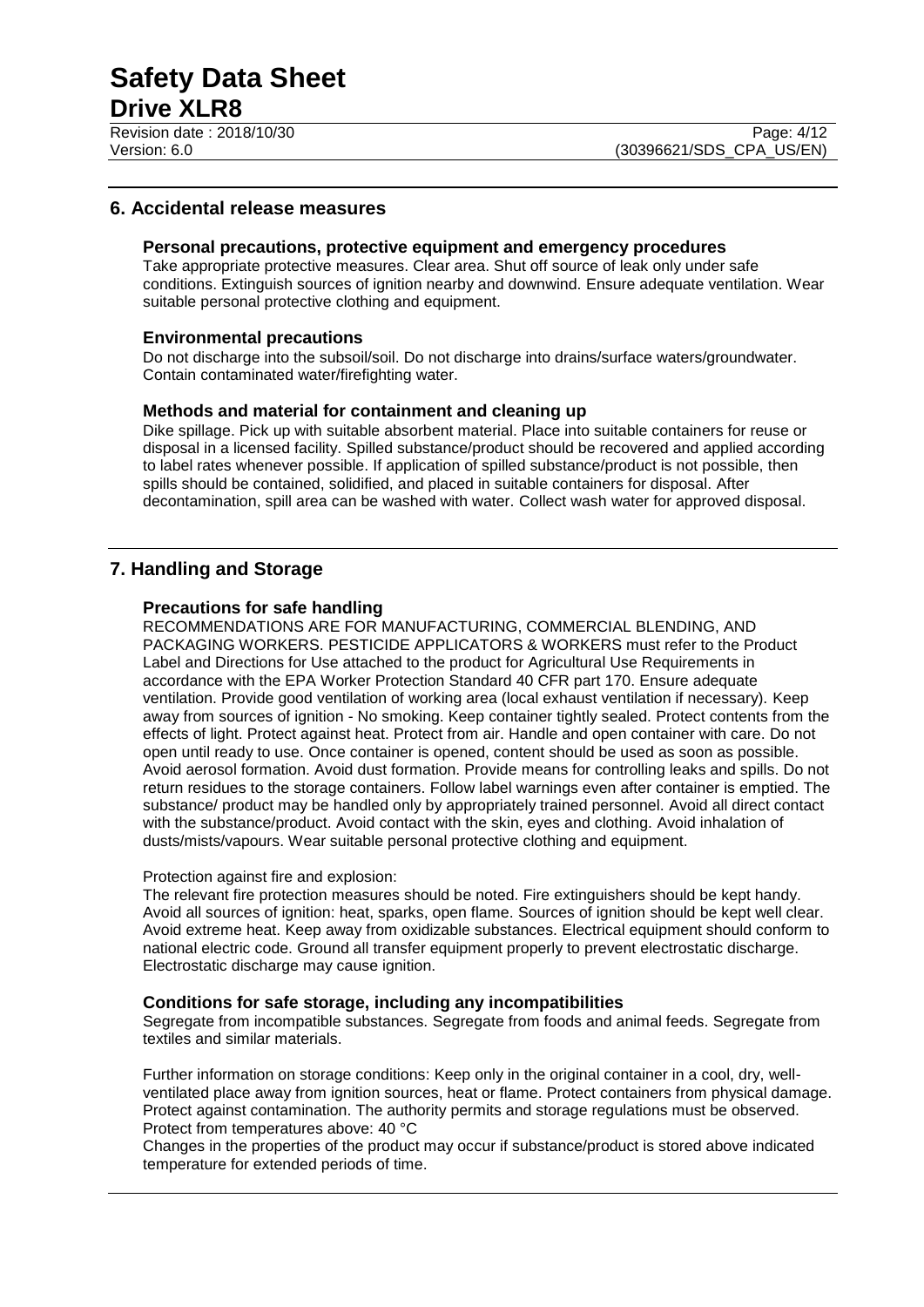Revision date : 2018/10/30 Page: 5/12<br>
Version: 6.0 (30396621/SDS CPA US/EN)

(30396621/SDS\_CPA\_US/EN)

#### **8. Exposure Controls/Personal Protection**

**Users of a pesticidal product should refer to the product label for personal protective equipment requirements.**

#### **Components with occupational exposure limits**

| ethylene glycol | <b>ACGIH TLV</b> | CLV 100 mg/m3 aerosol; TWA value 25 ppm<br>Vapor fraction; STEL value 50 ppm Vapor<br>fraction; STEL value 10 mg/m3 Aerosol,<br>inhalable.: |
|-----------------|------------------|---------------------------------------------------------------------------------------------------------------------------------------------|
| dimethylamine   | OSHA PEL         | PEL 10 ppm 18 mg/m3; TWA value 10 ppm<br>18 mg/m $3$ ;                                                                                      |
|                 | <b>ACGIH TLV</b> | TWA value 5 ppm; STEL value 15 ppm;                                                                                                         |

#### **Advice on system design:**

Whenever possible, engineering controls should be used to minimize the need for personal protective equipment.

#### **Personal protective equipment**

#### **RECOMMENDATIONS FOR MANUFACTURING, COMMERCIAL BLENDING, AND PACKAGING WORKERS:**

#### **Respiratory protection:**

Wear respiratory protection if ventilation is inadequate. Wear a NIOSH-certified (or equivalent) organic vapour/particulate respirator. For situations where the airborne concentrations may exceed the level for which an air purifying respirator is effective, or where the levels are unknown or Immediately Dangerous to Life or Health (IDLH), use NIOSH-certified full facepiece pressure demand self-contained breathing apparatus (SCBA) or a full facepiece pressure demand supplied-air respirator (SAR) with escape provisions.

#### **Hand protection:**

Chemical resistant protective gloves, Protective glove selection must be based on the user's assessment of the workplace hazards.

#### **Eye protection:**

Safety glasses with side-shields. Tightly fitting safety goggles (chemical goggles). Wear face shield if splashing hazard exists.

#### **Body protection:**

Body protection must be chosen depending on activity and possible exposure, e.g. head protection, apron, protective boots, chemical-protection suit.

#### **General safety and hygiene measures:**

Wear long sleeved work shirt and long work pants in addition to other stated personal protective equipment. Work place should be equipped with a shower and an eye wash. Handle in accordance with good industrial hygiene and safety practice. Personal protective equipment should be decontaminated prior to reuse. Gloves must be inspected regularly and prior to each use. Replace if necessary (e.g. pinhole leaks). Take off immediately all contaminated clothing. Store work clothing separately. Hands and/or face should be washed before breaks and at the end of the shift. No eating, drinking, smoking or tobacco use at the place of work. Keep away from food, drink and animal feeding stuffs.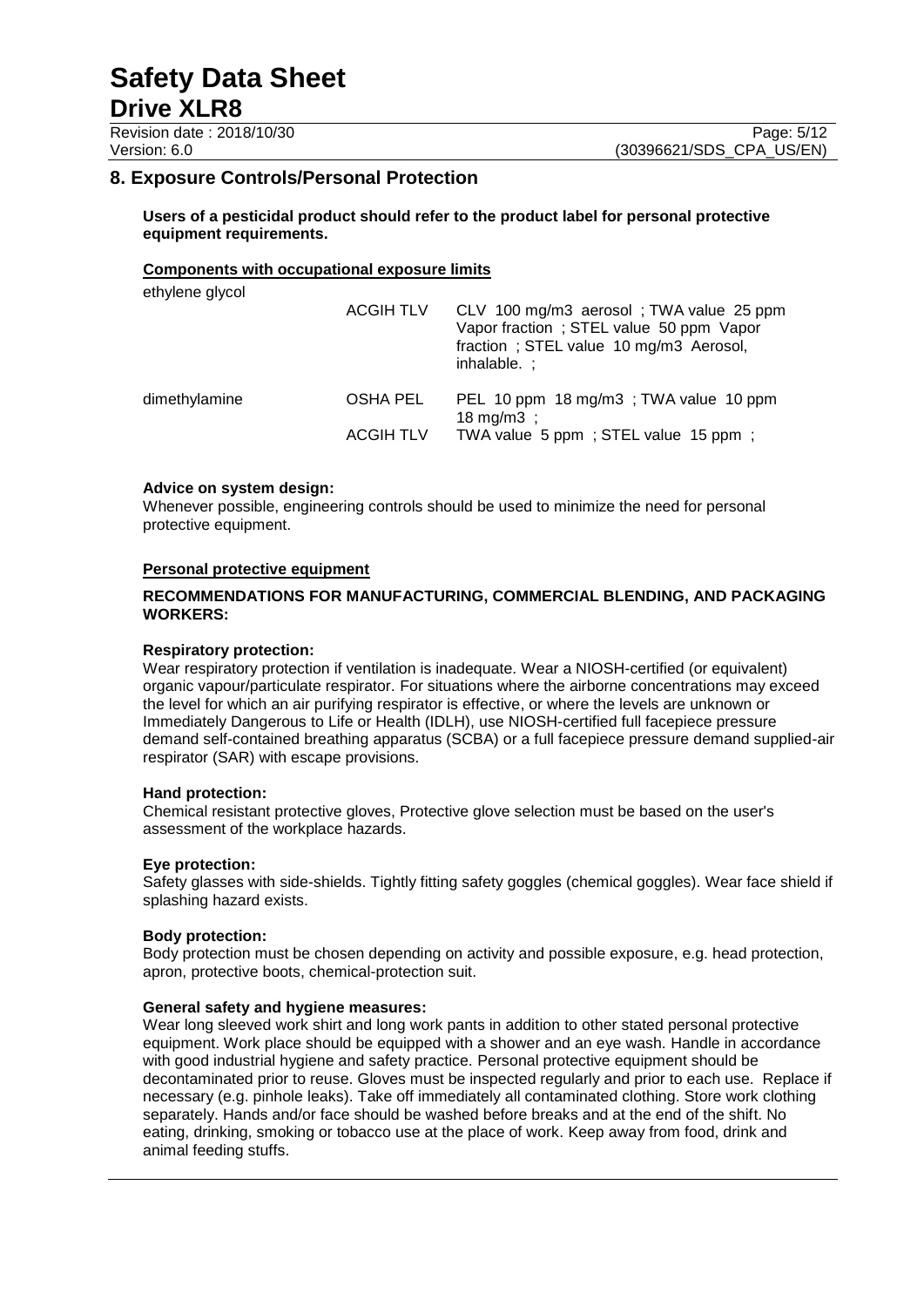# **Safety Data Sheet**

### **Drive XLR8**

Revision date : 2018/10/30 Page: 6/12<br>Version: 6.0 (30396621/SDS\_CPA\_US/EN) (30396621/SDS\_CPA\_US/EN)

#### **9. Physical and Chemical Properties**

| Form:                       | liquid                                                       |                 |  |
|-----------------------------|--------------------------------------------------------------|-----------------|--|
| Odour:                      | characteristic                                               |                 |  |
| Odour threshold:            | Not determined due to potential health hazard by inhalation. |                 |  |
| Colour:                     | yellow                                                       |                 |  |
|                             | clear                                                        |                 |  |
| pH value:                   | approx. 7.9 - 9.9                                            |                 |  |
|                             | $(1\%$ (m), 25 °C)                                           |                 |  |
|                             |                                                              |                 |  |
| Boiling point:              | approx. 197.4 °C                                             |                 |  |
|                             | (1,013 hPa)                                                  |                 |  |
|                             | Information applies to the solvent.                          |                 |  |
| Flash point:                | approx. 111 °C                                               |                 |  |
|                             | Information applies to the solvent.                          |                 |  |
| Flammability:               | not applicable                                               |                 |  |
| Autoignition:               | approx. 398 °C                                               |                 |  |
|                             | Information applies to the solvent.                          |                 |  |
| Vapour pressure:            | approx. 0.123 hPa                                            | (measured)      |  |
|                             | (25 °C)                                                      |                 |  |
|                             | Information applies to the solvent.                          |                 |  |
| Density:                    | approx. 1.13 g/cm3                                           |                 |  |
|                             | (20 °C)                                                      |                 |  |
|                             | 9.4378 Lb/USg                                                |                 |  |
|                             |                                                              |                 |  |
|                             | (68 °F)                                                      |                 |  |
| Vapour density:             | not applicable                                               |                 |  |
| Partitioning coefficient n- | The statements are based on the                              |                 |  |
| octanol/water (log Pow):    | properties of the individual                                 |                 |  |
|                             | components.                                                  |                 |  |
| Information on: quinclorac  |                                                              |                 |  |
| Partitioning coefficient n- | $-0.74$                                                      | (Directive      |  |
| octanol/water (log Pow):    | (20 °C)                                                      | 92/69/EEC, A.8) |  |
|                             | $-3.74$                                                      | (Directive      |  |
|                             | (20 °C)                                                      | 92/69/EEC, A.8) |  |
|                             | 1.76                                                         | (Directive      |  |
|                             | (20 °C)                                                      | 92/69/EEC, A.8) |  |
|                             |                                                              |                 |  |
| Thermal decomposition:      | carbon monoxide, carbon dioxide, nitrogen dioxide, Hydrogen  |                 |  |
|                             | chloride, halogenated hydrocarbons, To be archived:          |                 |  |
|                             | Hydrocarbons                                                 |                 |  |
|                             |                                                              |                 |  |
|                             | Stable at ambient temperature. If product is heated above    |                 |  |
|                             | decomposition temperature toxic vapours may be released.     |                 |  |
| Viscosity, dynamic:         | approx. 10.27 mPa.s                                          |                 |  |
|                             | (20 °C)                                                      |                 |  |
| Solubility in water:        | dispersible                                                  |                 |  |
| Evaporation rate:           | not applicable                                               |                 |  |
| Other Information:          | If necessary, information on other physical and chemical     |                 |  |
|                             | parameters is indicated in this section.                     |                 |  |

#### **10. Stability and Reactivity**

#### **Reactivity**

No hazardous reactions if stored and handled as prescribed/indicated.

Oxidizing properties: Not an oxidizer.

#### **Chemical stability**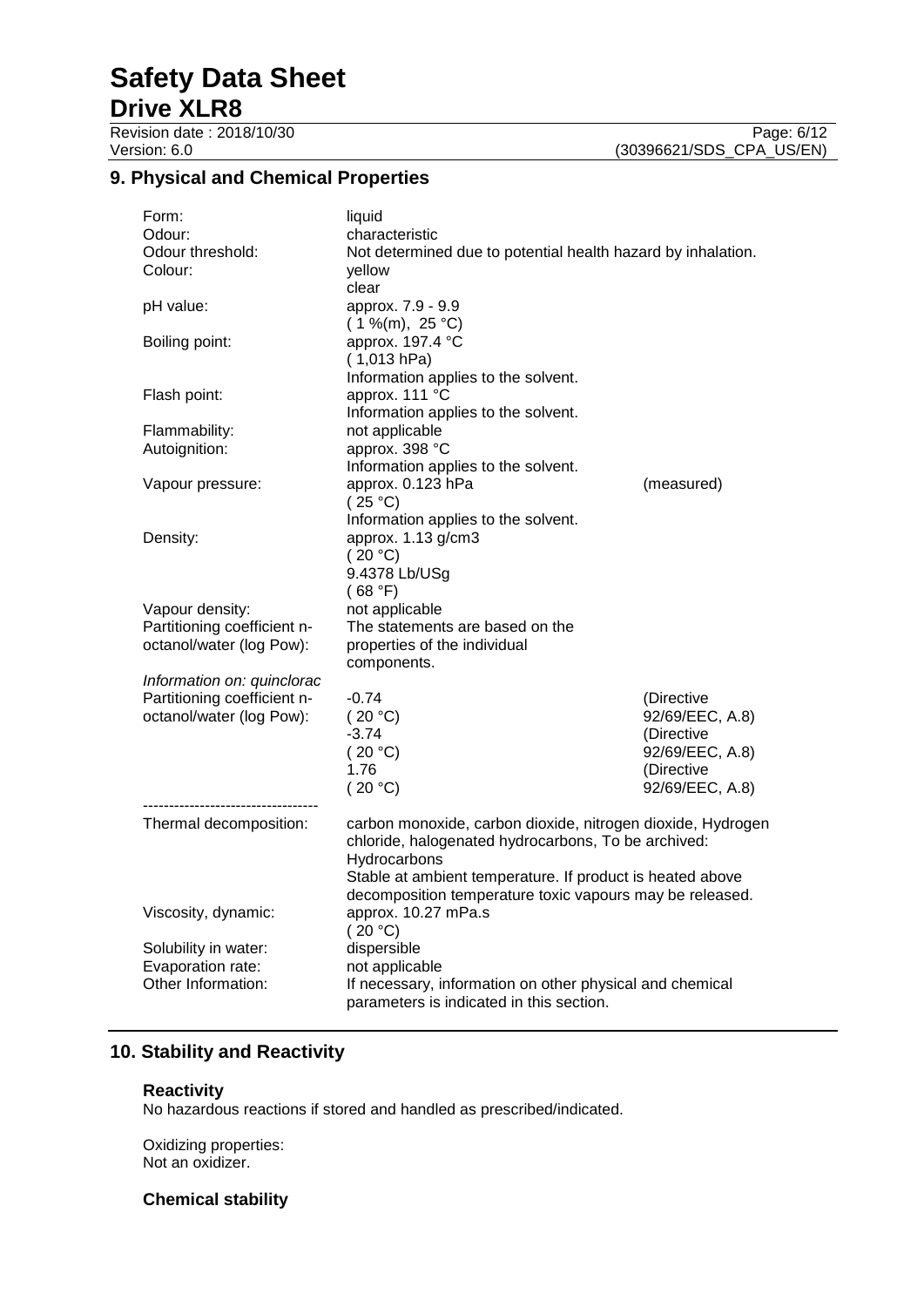Revision date : 2018/10/30 Page: 7/12

The product is stable if stored and handled as prescribed/indicated.

#### **Possibility of hazardous reactions**

The product is chemically stable. Hazardous polymerization will not occur. No hazardous reactions if stored and handled as prescribed/indicated.

#### **Conditions to avoid**

Avoid all sources of ignition: heat, sparks, open flame. Avoid prolonged storage. Avoid electro-static discharge. Avoid contamination. Avoid prolonged exposure to extreme heat. Avoid extreme temperatures.

#### **Incompatible materials**

strong oxidizing agents, strong bases, strong acids

#### **Hazardous decomposition products**

Decomposition products:

Hazardous decomposition products: No hazardous decomposition products if stored and handled as prescribed/indicated.

Thermal decomposition: Possible thermal decomposition products: carbon monoxide, carbon dioxide, nitrogen dioxide, Hydrogen chloride, halogenated hydrocarbons, To be archived: Hydrocarbons Stable at ambient temperature. If product is heated above decomposition temperature toxic vapours may be released.

#### **11. Toxicological information**

#### **Primary routes of exposure**

Routes of entry for solids and liquids are ingestion and inhalation, but may include eye or skin contact. Routes of entry for gases include inhalation and eye contact. Skin contact may be a route of entry for liquefied gases.

#### **Acute Toxicity/Effects**

Acute toxicity

Assessment of acute toxicity: Slightly toxic after single ingestion. Relatively nontoxic after short-term inhalation. Relatively nontoxic after short-term skin contact.

Oral Type of value: LD50 Species: rat Value: > 2,000 mg/kg No mortality was observed.

**Inhalation** Type of value: LC50 Species: rat Value: > 5.2 mg/l Exposure time: 4 h No mortality was observed.

Dermal Type of value: LD50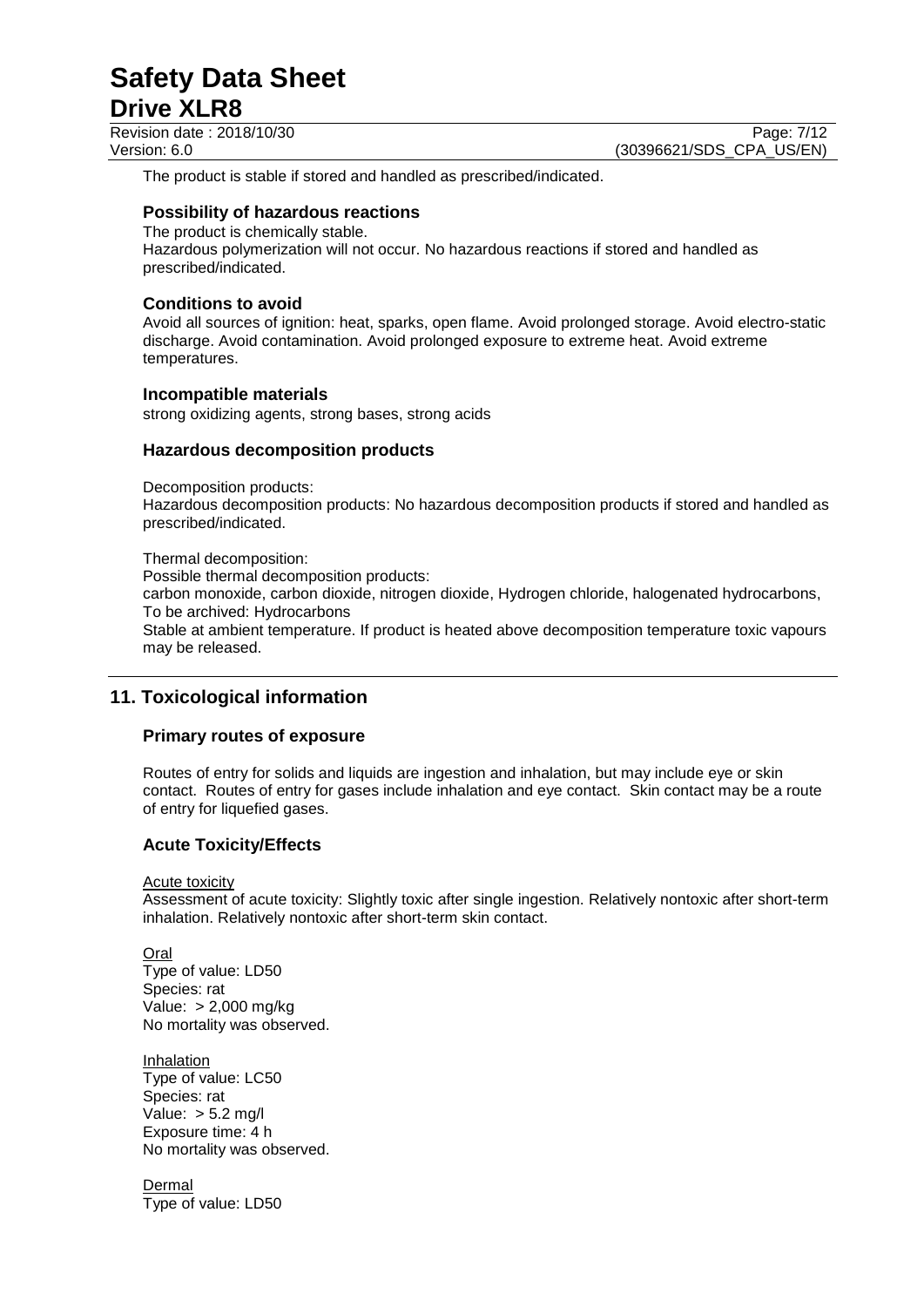Species: rat Value: > 5,000 mg/kg

#### Assessment other acute effects

Assessment of STOT single:

Based on the available information there is no specific target organ toxicity to be expected after a single exposure.

The product has not been tested. The statement has been derived from the properties of the individual components.

Irritation / corrosion Assessment of irritating effects: May cause slight irritation to the skin. May cause moderate but temporary irritation to the eyes.

Skin Species: rabbit Result: non-irritant Method: OECD Guideline 404

Eye Species: rabbit May cause slight but temporary irritation to the eyes.

**Sensitization** 

Assessment of sensitization: Skin sensitizing effects were not observed in animal studies.

modified Buehler test Species: guinea pig Result: Non-sensitizing.

#### **Chronic Toxicity/Effects**

#### Repeated dose toxicity

Assessment of repeated dose toxicity: The product has not been tested. The statement has been derived from the properties of the individual components.

*Information on: ethylene glycol*

*Assessment of repeated dose toxicity: The substance may cause damage to the kidney after repeated ingestion. The substance may cause damage to the kidney after repeated skin contact with high doses.*

*Information on: dimethylamine Assessment of repeated dose toxicity: The substance may cause damage to the upper respiratory tract after repeated inhalation, as shown in animal studies.*

----------------------------------

#### Genetic toxicity

Assessment of mutagenicity: The product has not been tested. The statement has been derived from the properties of the individual components. Mutagenicity tests revealed no genotoxic potential.

#### **Carcinogenicity**

Assessment of carcinogenicity: The product has not been tested. The statement has been derived from the properties of the individual components. The results of various animal studies gave no indication of a carcinogenic effect.

Reproductive toxicity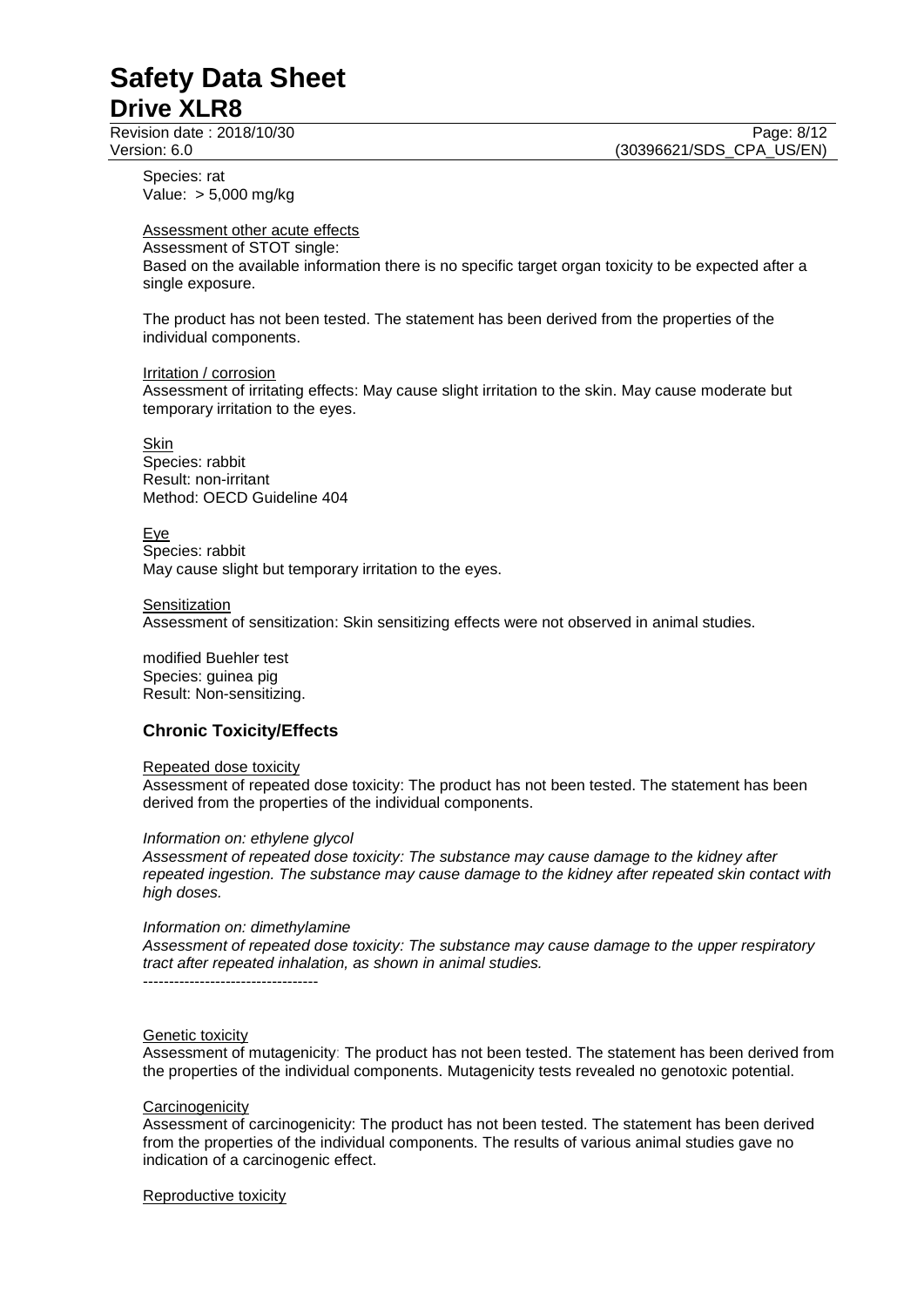Revision date : 2018/10/30 Page: 9/12<br>Version: 6.0 (30396621/SDS\_CPA\_US/EN)

(30396621/SDS CPA US/EN)

Assessment of reproduction toxicity: The product has not been tested. The statement has been derived from the properties of the individual components. The results of animal studies gave no indication of a fertility impairing effect.

#### **Teratogenicity**

Assessment of teratogenicity: The product has not been tested. The statement has been derived from the properties of the individual components.

#### *Information on: Quinclorac*

----------------------------------

*Assessment of teratogenicity: No indications of a developmental toxic / teratogenic effect were seen in animal studies.*

*Information on: ethylene glycol Assessment of teratogenicity: Developmental toxicity was observed after oral ingestion of high doses in studies with rats and mice, but this effect was not seen in a study with rabbits. Mechanistic studies show that the rabbit is the relevant species for the classification for human health. As such, and since ethylene glycol is not a developmental toxicant in the rabbit, no classification is warranted. However, the relevance of this result for humans is unclear.* ----------------------------------

Other Information Misuse can be harmful to health.

#### **Symptoms of Exposure**

The most important known symptoms and effects are described in the labelling (see section 2) and/or in section 11., (Further) symptoms and / or effects are not known so far

#### **12. Ecological Information**

#### **Toxicity**

#### **Toxicity to fish**

*Information on: Quinclorac LC50 (96 h) > 100 mg/l, Oncorhynchus mykiss (EPA 72-1, static) LC50 (96 h) > 100 mg/l, Lepomis macrochirus (EPA 72-1, static)* ----------------------------------

#### Aquatic invertebrates

*Information on: Quinclorac EC50 (48 h) > 100 mg/l, Daphnia magna (OECD Guideline 202, part 1, static)* ----------------------------------

#### Aquatic plants

*Information on: Quinclorac EC50 (96 h) > 100 mg/l (biomass), Pseudokirchneriella subcapitata (OECD Guideline 201, static) EC50 (96 h) > 100 mg/l (growth rate), Anabaena flos-aquae (OECD Guideline 201)* ----------------------------------

#### Chronic toxicity to fish

*Information on: quinclorac*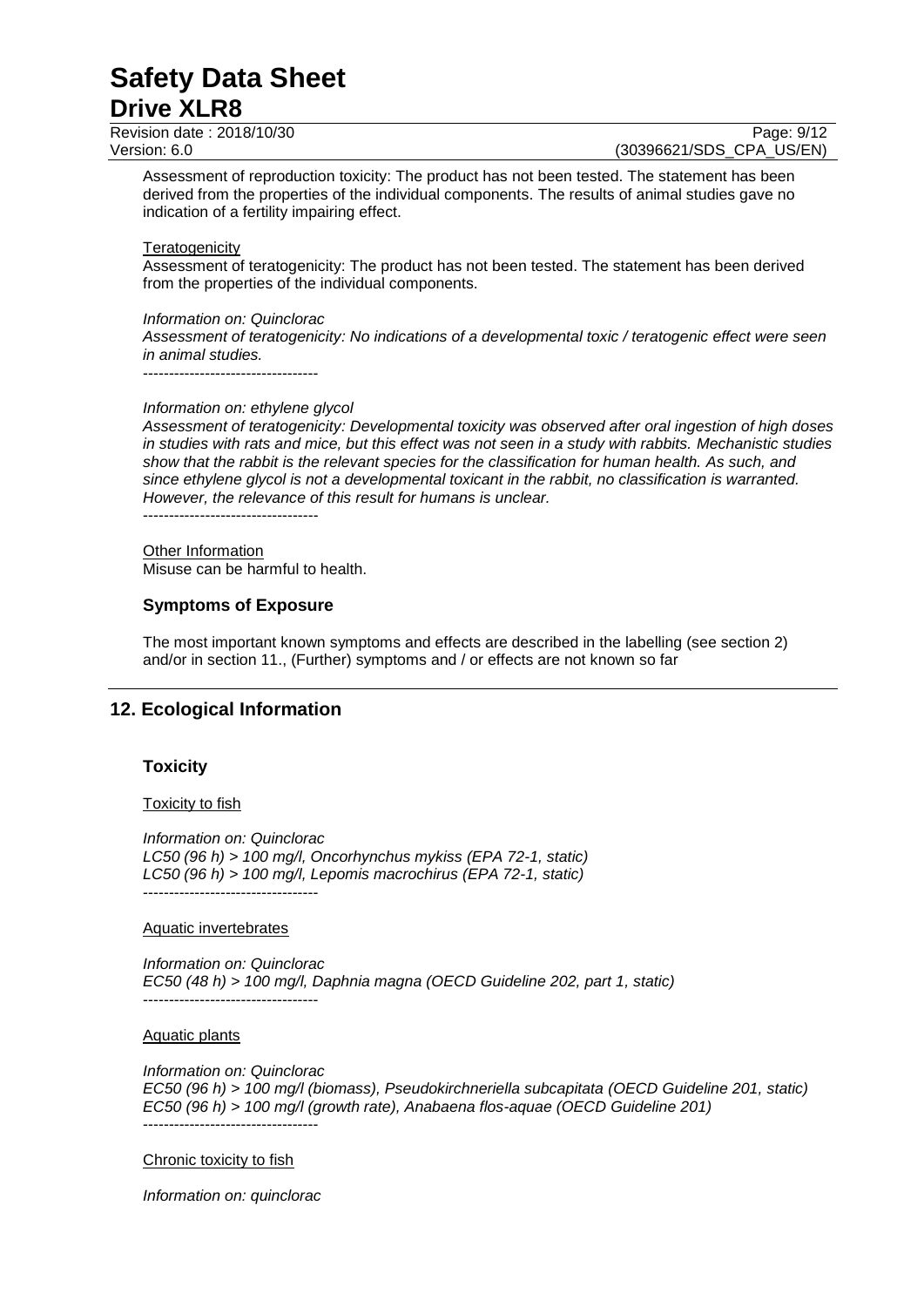Revision date : 2018/10/30 Page: 10/12<br>Version: 6.0 (30396621/SDS CPA US/EN)

(30396621/SDS CPA US/EN)

*No observed effect concentration (38 d) 31 mg/l, Pimephales promelas* ----------------------------------

Chronic toxicity to aquatic invertebrates

*Information on: quinclorac No observed effect concentration (21 d) 110 mg/l, Daphnia magna* ----------------------------------

Assessment of terrestrial toxicity With high probability not acutely harmful to terrestrial organisms.

Other terrestrial non-mammals

*Information on: Quinclorac LC50, Anas platyrhynchos With high probability not acutely harmful to terrestrial organisms. LD50 > 100 ug/bee, Apis mellifera With high probability not acutely harmful to terrestrial organisms.* ----------------------------------

#### **Bioaccumulative potential**

Assessment bioaccumulation potential The product has not been tested. The statement has been derived from the properties of the individual components.

#### **Mobility in soil**

Assessment transport between environmental compartments The product has not been tested. The statement has been derived from the properties of the individual components.

*Information on: quinclorac*

*Following exposure to soil, the product trickles away and can - dependant on degradation - be transported to deeper soil areas with larger water loads.* ----------------------------------

#### **Additional information**

Other ecotoxicological advice: The ecological data given are those of the active ingredient. Do not release untreated into natural waters.

#### **13. Disposal considerations**

#### **Waste disposal of substance:**

Pesticide wastes are regulated. Improper disposal of excess pesticide, spray mix or rinsate is a violation of federal law. If pesticide wastes cannot be disposed of according to label instructions, contact the State Pesticide or Environmental Control Agency or the Hazardous Waste representative at the nearest EPA Regional Office for guidance.

#### **Container disposal:**

Rinse thoroughly at least three times (triple rinse) in accordance with EPA recommendations. Consult state or local disposal authorities for approved alternative procedures such as container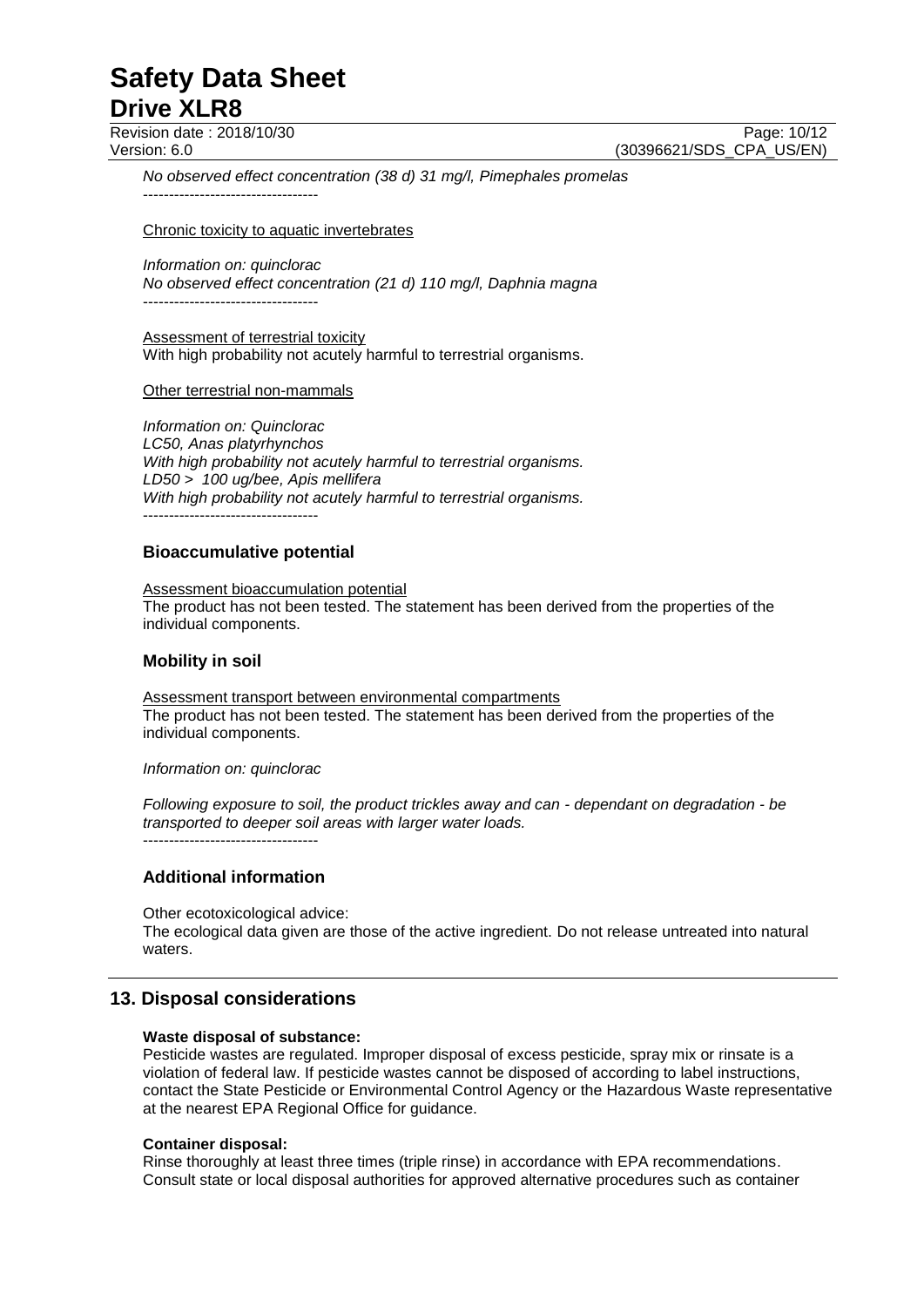# **Safety Data Sheet**

### **Drive XLR8**

Revision date : 2018/10/30 Page: 11/12<br>Version: 6.0 (30396621/SDS CPA US/EN)

(30396621/SDS CPA US/EN)

recycling. Recommend crushing, puncturing or other means to prevent unauthorized use of used containers.

#### **RCRA:**

This product is not regulated by RCRA.

#### **14. Transport Information**

**Land transport** USDOT

Not classified as a dangerous good under transport regulations

**Sea transport** IMDG

Not classified as a dangerous good under transport regulations

#### **Air transport** IATA/ICAO

Not classified as a dangerous good under transport regulations

#### **Further information**

DOT: This product is regulated if the amount in a single receptacle exceeds the Reportable Quantity (RQ). Please refer to Section 15 of this MSDS for the RQ for this product.

#### **15. Regulatory Information**

#### **Federal Regulations**

#### **Registration status:**

Crop Protection TSCA, US released / exempt

Chemical TSCA, US blocked / not listed

**EPCRA 311/312 (Hazard categories):** Refer to SDS section 2 for GHS hazard classes applicable for this product.

#### **EPCRA 313:**

| <b>CAS Number</b> | <b>Chemical name</b> |                      |
|-------------------|----------------------|----------------------|
| $107 - 21 - 1$    | ethylene glycol      |                      |
| $124 - 40 - 3$    | dimethylamine        |                      |
| <b>CERCLA RQ</b>  | <b>CAS Number</b>    | <b>Chemical name</b> |
| 5000 LBS          | $107 - 21 - 1$       | ethylene glycol      |

#### **Safe Drinking Water & Toxic Enforcement Act, CA Prop. 65:**

#### **BASF Risk Assessment, CA Prop. 65:**

Based on an evaluation of the product's composition and the use(s), this product does not require a California Proposition 65 Warning.